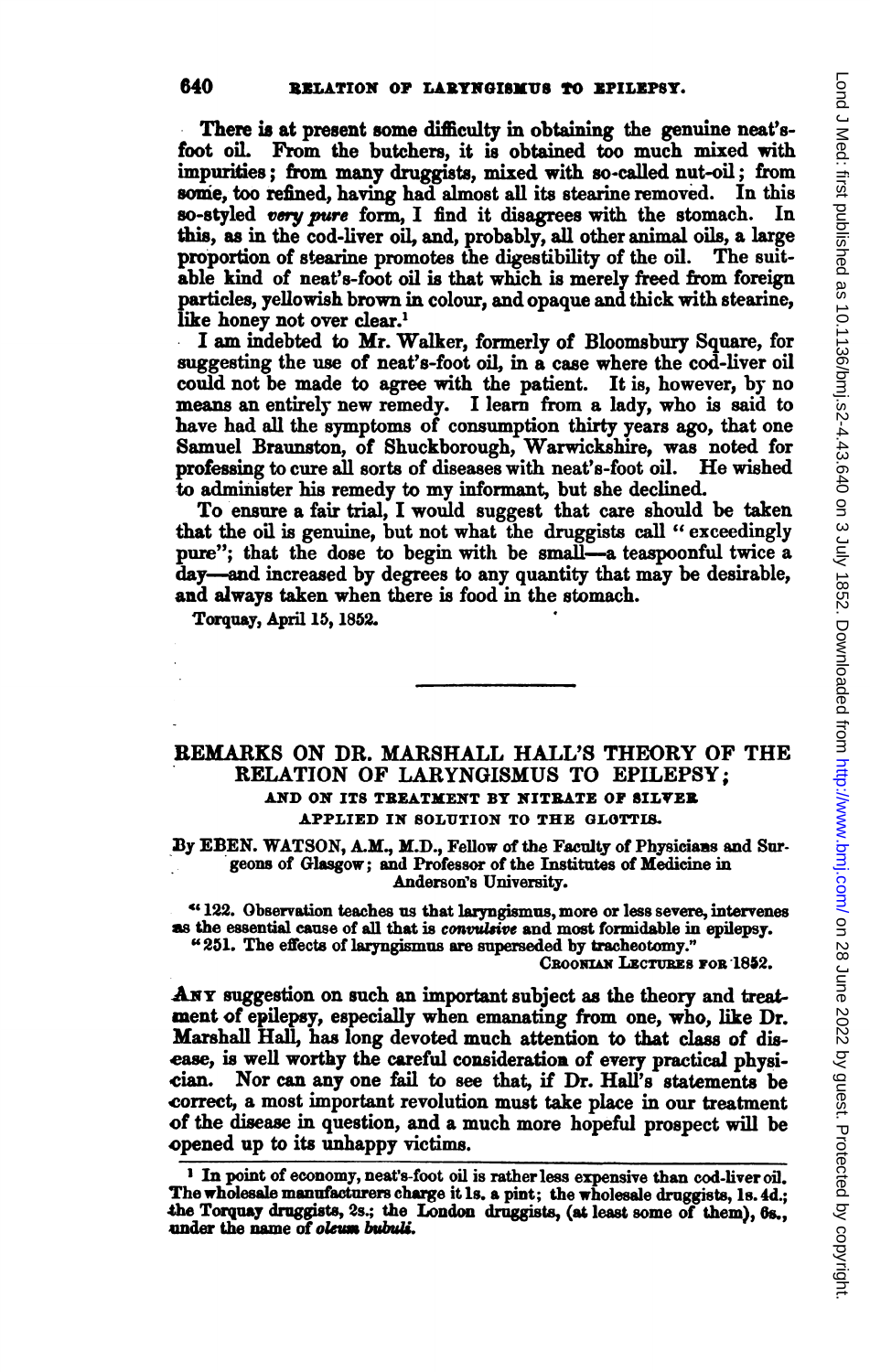I cannot but admire the way in which this distinguished physician has followed what he calls "living pathology"; and there can be no doubt that if others were as capable as he is, of improving their opportunities of observation, we should soon arrive at many important results. In no other way, moreover, can a true theory of any disease of In no other way, moreover, can a true theory of any disease of the nervous system be arrived at: for our means of investigating its structural changes after death are not much to be depended upon, even<br>in the present advanced state of anatomical research. Dr. Hall looks in the present advanced state of anatomical research. at the phenomena of the disease, as they present themselves in the living subject; he notes the flushing of the countenance, the disturbed breathing, the convulsions, the stupor, etc., which occur in an epileptic paroxysm, and he endeavours to trace them to a sufficient cause, in accordance with previously ascertained laws of the animal economy. The result is, that he traces all the events of the epileptic paroxysm to spasmodic closure of the glottis, or laryngismus, as he calls it; which, according to him, causes an " impediment to the flow of blood from the brain and from the upper part of the spinal marrow, and, as a further consequence, all the direr forms and effects of this dire disease, viz. convulsion, convulsive falling, or rather dashing, to the ground, etc. etc."

Now there can, <sup>I</sup> think, be little doubt in the mind of any one, who has attended carefully to the symptoms of this distressing state, that laryngismus is indeed a very early, if not the first, occurrence in every severe epileptic fit; and that, supposing it to have occurred, it must be regarded as the cause of many of the subsequent events. But this does not amount to Dr. Hall's statement, of the correctness of which, indeed, I am not quite persuaded, viz. that laryngismus is " the essential cause of the epileptic convulsion". It, in fact, rather seems to me to be an early part of that convulsion. The glottidean muscles appear to be among the first to become spasmodically contracted; and the effect of this contraction upon the nervous centres, as well as the continued violence of the disease, tend to keep up that contraction, and to aggravate the mischief which, undoubtedly, it is capable of accomplishing.

In some of Dr. Todd's experiments, convulsions were produced after the windpipe had been opened; and I have myself seen a patient die convulsed, from an overdose of strychnia, while a trachea tube held the glottis expanded, and admitted of the inflation of the lungs. The cause of death, in this case, was obvious, especially on *post-mortem* examination; and an account of the whole case may be found in the Edinburgh Monthly Journal of Medicine for 1845. I merely refer to Edinburgh Monthly Journal of Medicine for 1845. it in this place to show, not, as Dr. Todd imagined that his experiments proved, the impossibility of laryngismus ever producing convulsions, but that the former cannot be " the essential cause" of the latter; or, in other words, that convulsion may occur independently of laryngis. mus, and therefore it follows, that there is no necessary connexion between the two states, as cause and effect.

When, again, it is remembered how often laryngismus of the severest kind occurs in cases of hooping cough, of spasmodic croup, and even of apoplexy, without the occurrence of any other convulsive contractions, I think it will be granted, that Dr. Hall is somewhat too extreme, when he says that "laryngismus intervenes as the essential cause of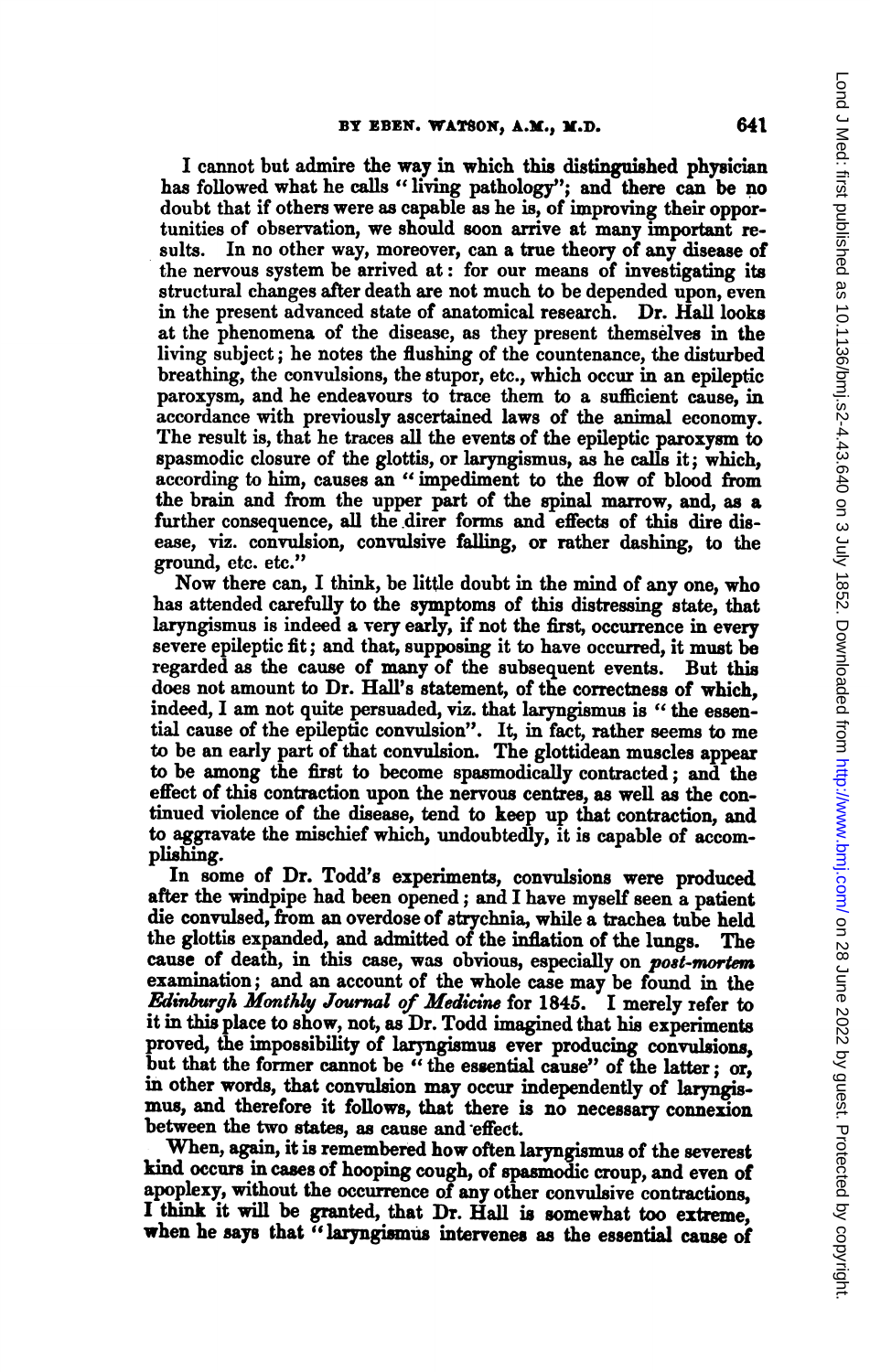all that is convulsive in epilepsy". Why, what is laryngismus itself, if it be not convulsive? And if so, it remains to be explained what is the cause of the laryngismus, ere we have a perfect theory of epilepsy.

It may be, that the original cause of the malady is in the brain, or in the cord; or it may be some general affection of the nervous system, some morbid state of the nervous fluid, or some derangement of the nervous particles. <sup>I</sup> think it is useless to speculate on such hypotheses, without more solid data than we at present possess. Nor can <sup>I</sup> regard Dr. Todd's comparison of the state of the brain in these cases, with that of a highly-charged Leyden jar, the disruptive discharge of the latter representing the paroxysm of the former. I cannot regard such an hypothesis, emanating though it does from so ex cellent a physiologist, but as a warming against the slightest departure from strict induction in framing our theories of disease.

But, although I cannot assent to the unmodified proposition of Dr. Marshall Hall, as to the cause of epilepsy, yet I thoroughly agree with him in his statement, that laryngismus is the cause of *much*—I dare not say, with him, of all—that is dangerous or formidable in epilepsy. In this, however, is the great merit of Dr. Hall's view of the subject; for it matters comparatively little to the patient on what theory of its remote cause his disease is treated, if only that which is formidable therein be removed. And <sup>I</sup> think Dr. Hall has proved that, if the laryngeal spasm be prevented, the fits will, at all events, be much di minished in frequency, as well as in severity  $:$ -" the grand mal will become the *petit mal.*" Now, this is no mean attainment; and I believe it is the result of rigid and correct observation of phenomena as they occur-a result which could never have followed the construction of the most ingenious hypothesis. For, though it still remains true, in my opinion, that we cannot altogether prevent the convulsions, yet it does seem possible to rob them of a great part of their terrors: in other words, though we may not yet be in a position to cure epilepsy, still we may remove laryngismus, which is the most dangerous part of the epileptic fit. Now this, according to Dr. Mashall Hall, is to be accomplished by the performance of tracheotomy; and I have no hesitation in stating my entire concurrence with him as to the necessity of such a proceeding, in certain severe cases, in which life may be threatened from continued closure of the glottis during the epileptic paroxysm. But the question of its propriety in a much larger number of cases, in which a longer or shorter interval of freedom from spasm occurs, is more difficult, and, in fact, is different in many respects. The operation is not then performed with the immediate view of saving life, buit prospectively, with the view of mitigating the severity of the fits; and <sup>I</sup> believe that, in such circumstances, few patients would submit to this heroic remedy.

The treatment which <sup>I</sup> would now propose in its stead, is of a much milder and more innocent nature: and one which, I believe, will in most cases prove equally efficacious. It is simply the application of a solution of the nitrate of silver, varying in strength with the requirements of the case, to the glottis of the epileptic patient, with the view of diminishing the nervous excitability of the part in question. A similar treatment has been found by me remarkably successful in alleviating and removing, in a short time, the susceptibility of the patient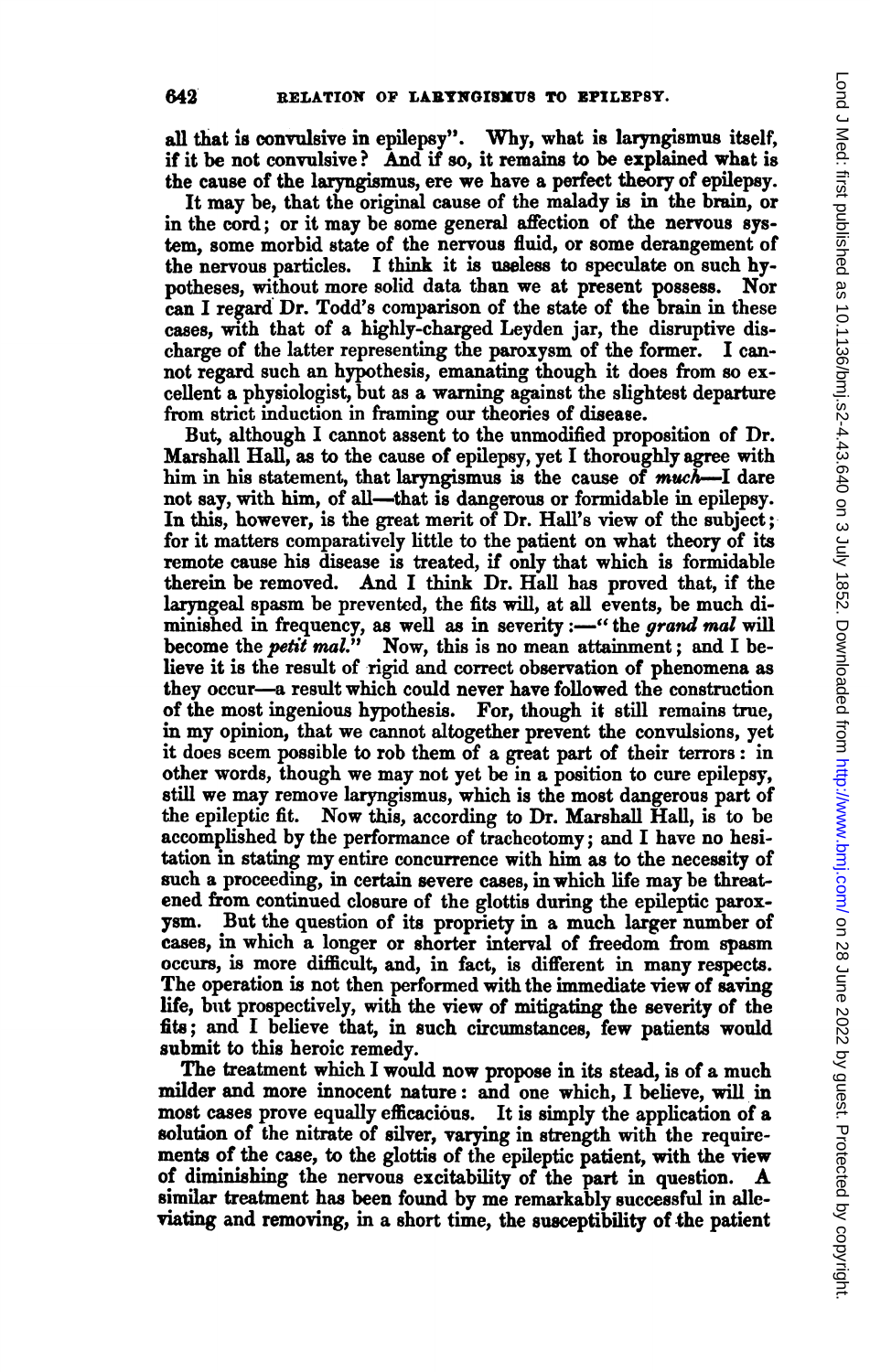to laryngismus, in cases of hooping cough, and of spasmodic croup (laryngismus stridulus); nor can I see any reason why a similar result should not ensue in chronic cases of epilepsy. In the latter, the laryngeal spasm may occur at longer intervals, though by no means always so; and it may be accompanied by much graver results to the patient's mental, as well as bodily health; but the mechanism of the morbid phenomenon is precisely similar in both instances, and agents which affect it in the one case, may, or rather *must*, affect it in the other.

Nor have <sup>I</sup> been slow to test, by actual trial, this means of alleviating the severity of the epileptic paroxysm; and <sup>I</sup> may now be permitted to give the chief features of the following case in point.

Early in January of this year (1852), I was called to a young lady, who had for several years suffered very frequent attacks of epilepsy, and when I first saw her, she had but very short and uncertain intervals between the fits. These were very severe, and presented the usual characters of the disease in its most marked form.

Her bowels were thoroughly cleared out with croton-oil, and the cold bath was used with good effect. The fits became less frequent, though almost equally severe when they did occur. The valerianate of zinc and galvanism were then added to the cold bath, and due regulation of the bowels. I now, moreover, began to touch the glottis with a solution of one scruple of nitrate of silver in an ounce of water. This was continued regularly every day for a fortnight, and afterwards for some weeks with longer intervals between the applications. By the middle of February, the fits had quite changed their character, being more like short faints than the regular convulsive paroxysm;<br>and they have since then occurred very much less frequently. The and they have since then occurred very much less frequently. patient has greatly improved in general health, and in activity of mind; and she has lost much of that dread of the disease which formerly rendered her existence miserable.

It is very true that this is but a single instance, and that the present favourable state of the patient may not be pernanent. Yet, seeing that the remedy has, even in one case, been followed by such admirable results, seeing that it is in itself most innocent, and so reasonable in theory, surely <sup>I</sup> am warranted in suggesting it for trial by my fellowpractitioners. Nor ought it to be forgotten that, although I can only at present furnish one instance of its efficacy in curing epileptic laryngismus, abundance of proof might be adduced, to show its power to subdue laryngismus in other cases. In those of hooping cough alone, since I first proposed this plan in the Edinburgh Monthly Journal of Medical Science for 1849, I have treated to a conclusion some fiftyseven cases; and M. Joubert, of Cherion, has treated sixty-eight. (See Edinburgh Monthly Journal for March, p. 256.) Now, in all these hundred and twenty-five cases of hosping cough, the laryngismus was speedily cured, except in eight cases, which resisted the treatment, but were none the worse for it; for not one death occurred among them.

It may likewise be objected to the proposal <sup>I</sup> have made in this short paper, that the topical treatment of the larynx is carried too far in the present day; that it is supposed by some to be capable of curing almost every laryngeal affection. Now, <sup>I</sup> am as much opposed as any one can be to this indiscriminate use of the topical, or of any other